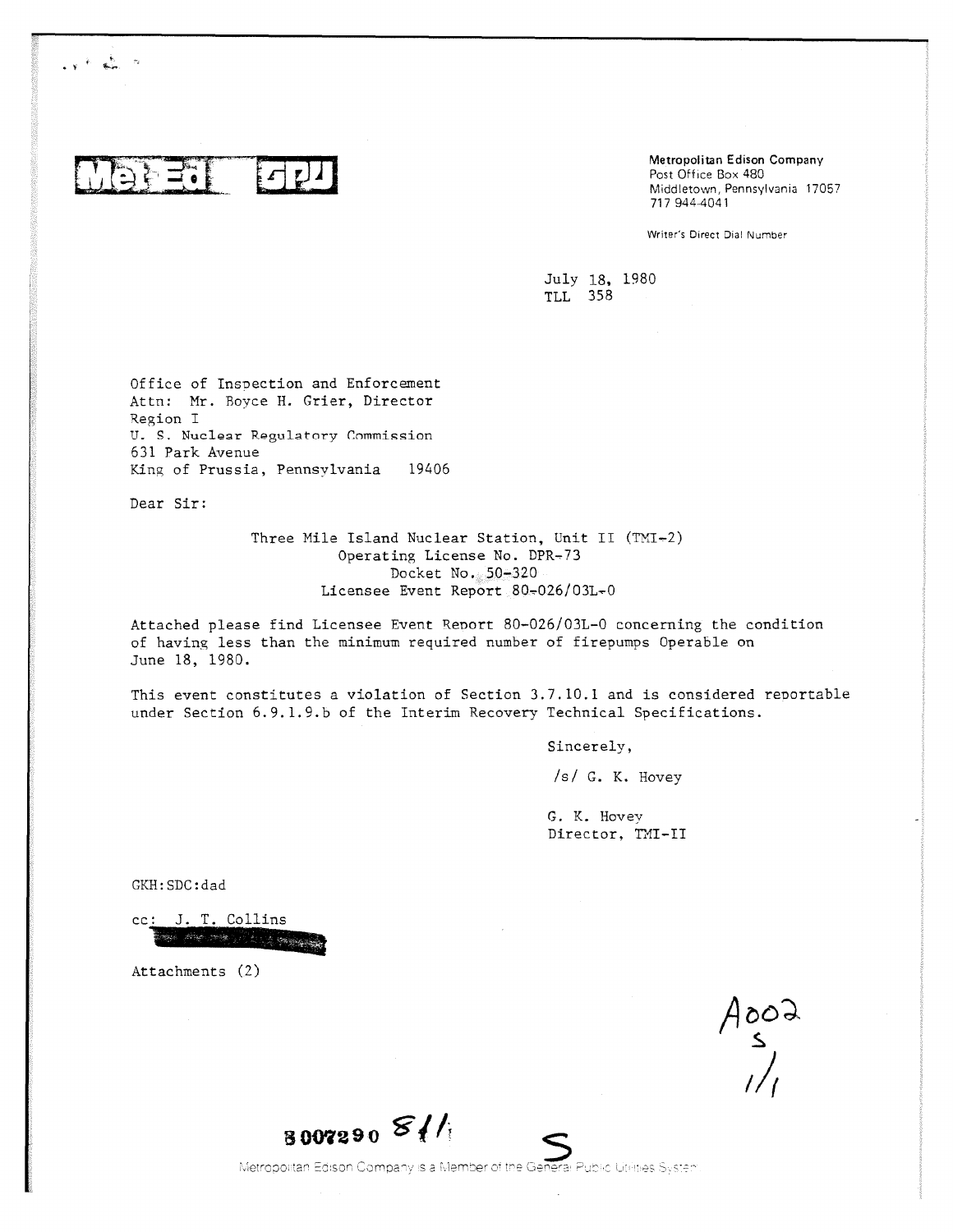| <b>MAC FORM 366</b>           | Attachment 1<br>- 358<br>TH.<br>U. S. NUCLEAR REGULATORY COMMISSION                                                                                                                                                                                                                                                                                                                                                                                                                                                                                                                                      |
|-------------------------------|----------------------------------------------------------------------------------------------------------------------------------------------------------------------------------------------------------------------------------------------------------------------------------------------------------------------------------------------------------------------------------------------------------------------------------------------------------------------------------------------------------------------------------------------------------------------------------------------------------|
| (7.77)                        | LICENSEE EVENT REPORT                                                                                                                                                                                                                                                                                                                                                                                                                                                                                                                                                                                    |
|                               | CONTROL BLOCK:   .<br>EASE PRINT OR TYPE ALL REQUIRED INFORMATION!<br>$\rfloor$ (1)                                                                                                                                                                                                                                                                                                                                                                                                                                                                                                                      |
|                               | $\underbrace{0 \mid 0 \mid 0 \mid 0 \mid 0 \mid - \mid 0 \mid 0}_{25} \underbrace{0 \mid 4}_{26}$                                                                                                                                                                                                                                                                                                                                                                                                                                                                                                        |
| CON'T<br>0<br>$\mathbf{1}$    | REPORT<br>$\frac{1}{2}$ (9)<br>$\left( 6 \right)$<br>SOURCE (<br>EVENT DESCRIPTION AND PROBABLE CONSEQUENCES (10)                                                                                                                                                                                                                                                                                                                                                                                                                                                                                        |
| 012                           | During Recovery Mode of Operation (cold shutdown, decay heat removal) the Unit 2                                                                                                                                                                                                                                                                                                                                                                                                                                                                                                                         |
| 3<br>$^{\circ}$ 1             | Fire Pump (FS-P-1) was removed from service on June 18, 1980. June 19 it was real-                                                                                                                                                                                                                                                                                                                                                                                                                                                                                                                       |
| 4                             | ized that Unit 1 Fire Pump (FS-P-1) was not aligned to the fire suppression header.                                                                                                                                                                                                                                                                                                                                                                                                                                                                                                                      |
| 5<br>$\circ$                  | This resulted in having only 2 fire pumps aligned to the header in violation of                                                                                                                                                                                                                                                                                                                                                                                                                                                                                                                          |
| 6<br>0                        | Tech. Spec. 3.7.10.1 which requires 3 of 4./The event is considered reportable un-                                                                                                                                                                                                                                                                                                                                                                                                                                                                                                                       |
| 7                             | der Tech. Spec. 6.9.1.9.b. The event had no effect on the plant, its operation,                                                                                                                                                                                                                                                                                                                                                                                                                                                                                                                          |
| 8.                            | or the health and safety of the public.<br>80                                                                                                                                                                                                                                                                                                                                                                                                                                                                                                                                                            |
|                               | $\bullet$<br>COMP<br><b>SYSTEM</b><br><b>CAUSE</b><br>CAUSE<br>VALVE<br><b>SUBCODE</b><br><b>COMPONENT CODE</b><br>CODE<br>CODE<br><b>SUBCODE</b><br><b>SUBCODE</b>                                                                                                                                                                                                                                                                                                                                                                                                                                      |
| 9.                            | $A \mid B$<br>(11)<br>ΖĮ<br>X<br>(12)<br>Z<br>(14<br>(16<br>18<br>REVISION<br><b>OCCURRENCE</b><br>REPORT                                                                                                                                                                                                                                                                                                                                                                                                                                                                                                |
| 110                           | SEQUENTIAL<br>LER/RO   EVENT YEAR<br>REPORT NO.<br>CODE<br>TYPE<br>NO.<br>REPORT<br>.17<br>013<br>-2<br>6<br>L<br>$\circ$<br><b>NUMBER</b><br>28<br>COMPONENT<br>NPRO-4<br><b>PRIME COMP.</b><br>ACTION FUTURE<br>EFFECT<br>SHUTDOWN<br><b>ATTACHMENT</b><br>(22)<br>TAKEN ACTION<br><b>HOURS</b><br>ON PLANT<br><b>MANUFACTURER</b><br>FORM SUB.<br>SUPPLIER<br>METHOD<br><b>SUBMITTED</b><br>0 <sub>1</sub><br>(2!)<br>(20)<br>$\mathfrak{g}$<br>(23)<br>(24)<br>CAUSE DESCRIPTION AND CORRECTIVE ACTIONS $(27)$<br>Before removing Unit 2 FS-P-1 from service, the Unit 2 control room assured opera- |
|                               | bility of the 3 Unit 1 fire pumps but did not explicitly inquire as to their align-                                                                                                                                                                                                                                                                                                                                                                                                                                                                                                                      |
| $\overline{1}$ $\overline{2}$ | ment to the fire suppression's header. This resulted in not having Unit 1 $FS-P-1$                                                                                                                                                                                                                                                                                                                                                                                                                                                                                                                       |
| 3 <sup>1</sup>                | aligned to the header when needed. Unit 1 FS-P-1 was aligned to the header.<br>$Sub-$                                                                                                                                                                                                                                                                                                                                                                                                                                                                                                                    |
| $\overline{4}$                | sequently, procedures are being revised to reflect a permanent valve lineup change                                                                                                                                                                                                                                                                                                                                                                                                                                                                                                                       |
|                               | METHOD OF<br>FACILITY<br>(30)<br>DISCOVERY DESCRIPTION (32)<br>OTHER STATUS<br>DISCOVERY<br>% POWER<br><b>STATUS</b><br>(29) Recovery Mode<br>X/(28)<br>O L<br>0 <sup>1</sup><br>$\Omega$<br>Operator Observation<br>(31)<br>C<br>80<br>44<br>$10^{-1}$<br>13                                                                                                                                                                                                                                                                                                                                            |
|                               | CONTENT<br><b>ACTIVITY</b><br>AMOUNT OF ACTIVITY (35)<br>LOCATION OF RELEASE (36)<br>RELEASED OF RELEASE<br>N/A<br>Z.<br>$Z \mid (34)$<br>33)<br>N/A<br>9<br>10<br>45<br>60<br>44<br>11                                                                                                                                                                                                                                                                                                                                                                                                                  |
|                               | PERSONNEL EXPOSURES<br>DESCRIPTION (39)<br>NUMBER<br>TYPE<br>01<br>$\Omega$<br>z<br>N/A<br>38<br>11<br>80<br>PERSONNEL INJURIES                                                                                                                                                                                                                                                                                                                                                                                                                                                                          |
| н.                            | DESCRIPTION <sup>(41)</sup><br>NUMBER<br>N/A<br>0(40)<br>- 9<br>11<br>$\frac{1}{2}$<br>$4 + 6 +$                                                                                                                                                                                                                                                                                                                                                                                                                                                                                                         |
| 9.                            | LOSS OF OR DAMAGE TO FACILITY (43)<br>TYPE<br><b>DESCRIPTION</b><br>Z.<br>(42)<br>10<br>8007290<br>زعود                                                                                                                                                                                                                                                                                                                                                                                                                                                                                                  |
|                               | PUBLICITY<br>DESCRIPTION (46)<br>NAC USE ONLY<br>ISSUED.<br>(44<br>N/A<br>Z.                                                                                                                                                                                                                                                                                                                                                                                                                                                                                                                             |
|                               | ١o<br>69<br>68<br>80 -<br>NAME OF PREPARER Steven D. Chaplin<br>(717)<br>948-8461<br>PHONE:                                                                                                                                                                                                                                                                                                                                                                                                                                                                                                              |